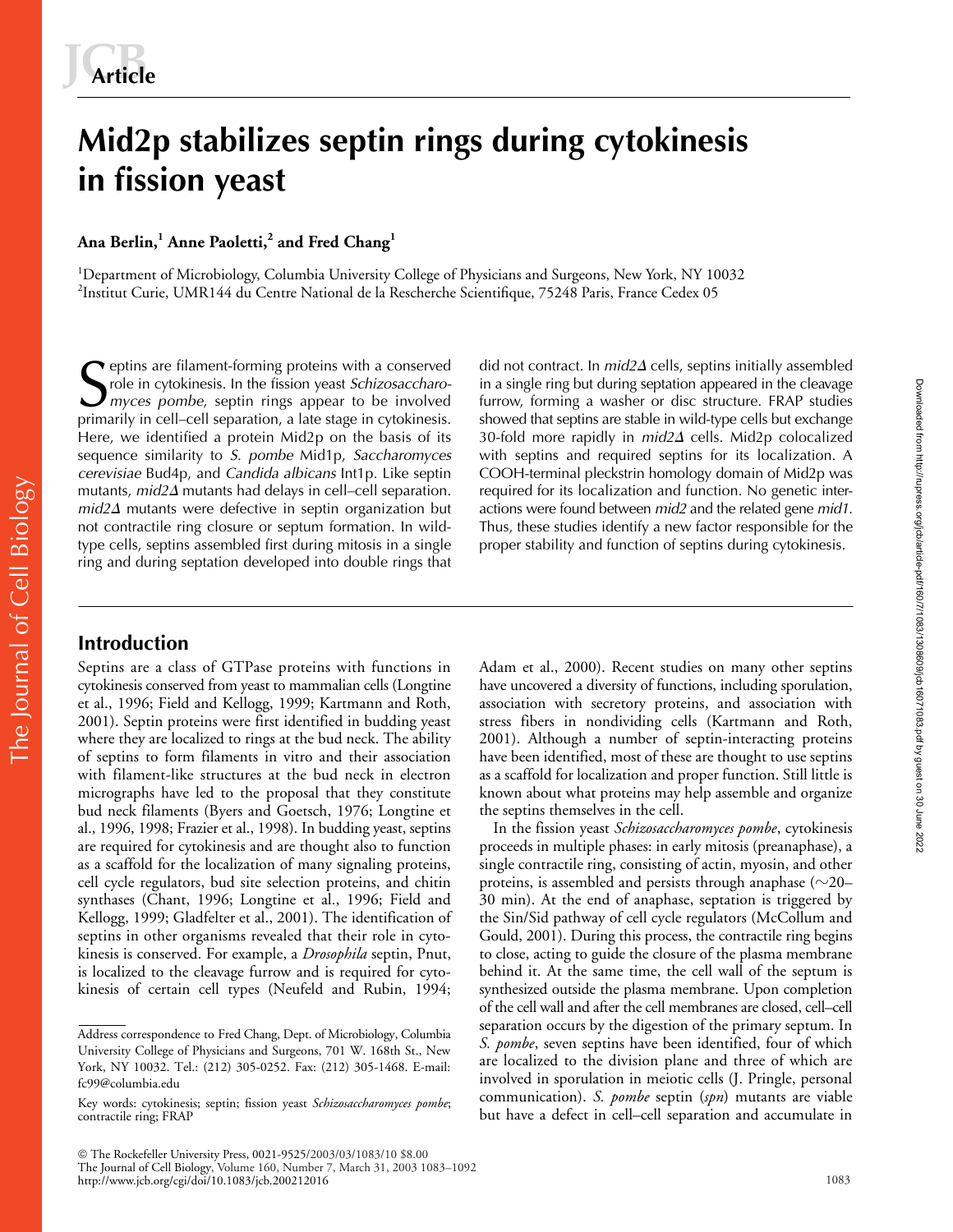

chains of cells (Longtine et al., 1996) (J. Pringle, personal communication). Consistent with this phenotype, septins appear at the division site only after the contractile ring has been fully assembled. Thus, in contrast to septins in budding yeast, fission yeast septins are not essential for cell viability and may function primarily in late stages of cytokinesis.

Here, we identify a gene that functions in septin organization. Mid2p was identified on the basis of its homology to Mid1p, a protein required for proper positioning of the contractile ring during cytokinesis (Sohrmann et al., 1996; Bahler et al., 1998a; Paoletti and Chang, 2000). The Mid2p sequence also shares similarity with Bud4p, a septin-associated protein required for bud site selection in *S. cerevisiae* (Sanders and Herskowitz, 1996), and *Candida albicans* Int1, a protein required for hyphal growth, adhesion, and pathogenesis (Gale et al., 1996, 1998). Our analysis showed that Mid2p associates with and organizes the septin rings. Timelapse and FRAP analysis of  $mid2\varDelta$  mutant cells revealed that Mid2p has a specific role in maintaining the integrity and stability of the septin rings during cleavage.

# **Results**

# *mid2*- **mutants have a defect in cell–cell separation**

Mid2p was identified in a BLAST search of the *S. pombe* genome databases (Sanger Centre, Cambridge, UK) on the basis of its significant amino acid similarity to *S. pombe* Mid1p (19% identical residues,  $37\%$  similar, expect value  $2e^{-05}$ ) (Altschul et al., 1990; Sohrmann et al., 1996; Tatusova and Madden, 1999). Mid2p also possess significant homology to *S. cerevisiae* Bud4p (20% identical, 38% similar, expect value  $7e^{-13}$ ), and *C. albicans* Int1p (25% identical, 47% similar in the COOH-terminal 336 aa, expect value  $4e^{-24}$ ) (Gale et al., 1996; Sanders and Herskowitz, 1996). All of these proteins possess a pleckstrin homology (PH)\* domain at their very COOH terminus and share similarity in an adjacent region at the COOH terminus (Fig. 1). Mid1p and Bud4p also share homology through the entire length of Mid2p.

mid2 $\Delta$  deletion strains were generated using a PCR-based homologous recombination gene-targeting system (Bahler

et al., 1998b). Heterozygous deletions were initially generated in diploid strains, and sporulation of these diploids yielded viable *mid2*- haploid colonies. *mid2*- cells grew at wild-type rates both on plates and in liquid cultures, at a range in temperatures (20–36 $^{\circ}$ C), and at high salt (1 M KCl) conditions.



Figure 2. *mid2∆* **and** *spn4∆* **cells have similar cell–cell separation defects.** (A) DIC images of representative wild-type (FC937), *mid2*- (FC881), and *spn4*- (FC867) mutant cells grown in rich medium at 30°C to the exponential phase of growth. (B) Numbers of septa in wildtype*, mid2Δ,* and *spn4Δ* cells (*n* > 400). Bar, 10 μm.

<sup>\*</sup>Abbreviations used in this paper: DIC, differential interference contrast; PH, pleckstrin homology.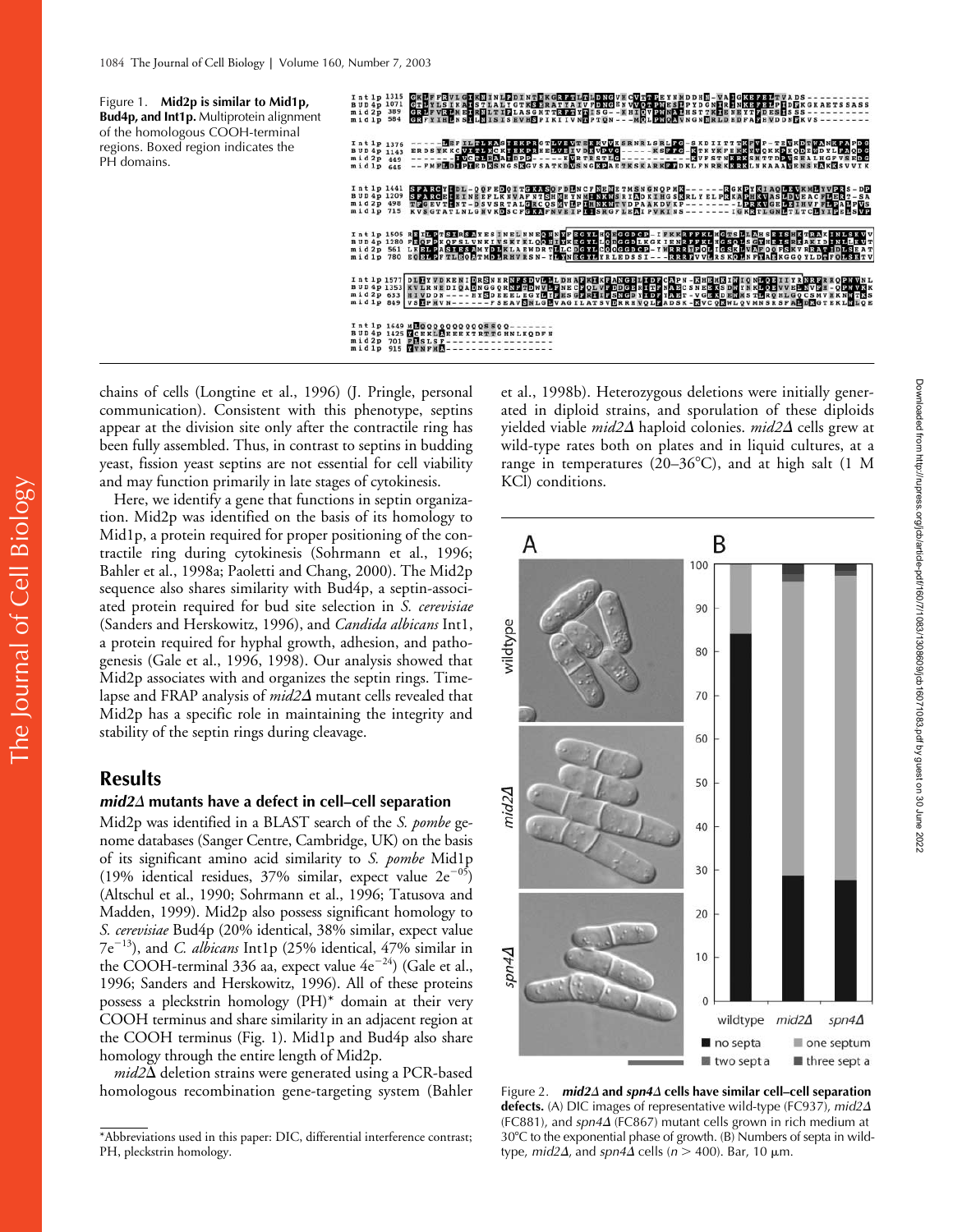Microscopic examination of *mid2∆* cells revealed a significant defect in cell–cell separation in cytokinesis (Fig. 2 A). When grown in rich liquid medium, 16% of asynchronous wild-type cells exhibited a septum, whereas 66% of *mid2* cells possessed one septum (Fig. 2 B). A small percentage (5% of cells) had two or three septa (grown in rich medium in exponential phase) and grew in short chains of cells. No cells were seen with more than three septa. Careful microscopic examination of the septa in multiple focal planes using differential interference contrast (DIC) or calcofluor staining suggested that most of the septa were complete. Chains of cells occasionally contained a cell that had lysed, suggesting that these mutants had rare defects in cellular integrity and that cells in each chain were completely separated by membrane and septum. Robust growth rates suggest that these mutants do not have a significant delay in progression of the nuclear cell cycle but have a specific delay of approximately one generation time in digestion of the septum for cell–cell separation.

# *mid2*- **mutant cells exhibit normal contractile rings**

Since mild defects in actin-myosin contractile ring organization can lead to cell–cell separation defects (unpublished data), we tested whether Mid2p is involved in the assembly or contraction of the actin ring during cytokinesis. *mid2*A cells stained for F-actin with Alexa Fluor phalloidin exhibited welldefined, normal actin rings (unpublished data). Using a Cdc4p (a myosin light chain) fusion to GFP (McCollum et

al., 1995; Balasubramanian et al., 1997), we examined if the contraction of the actin-myosin ring might be perturbed. Confocal three-dimensional time-lapse images showed that wild-type Cdc4p-GFP rings contracted at the end of mitosis with a rate of  $0.20 \pm 0.017 \ \mu m/min$  ( $n = 5$ ), consistent with previous reports (Bezanilla et al., 2000; Motegi et al., 2000; Pelham and Chang, 2002). In *mid2* $\Delta$  cells, Cdc4p-GFP rings appeared normal and contracted at rates similar to those of wild-type rings,  $0.17 \pm 0.048$   $\mu$ m/min ( $n = 5$ ; P  $> 0.1$ ) (Fig. 3). Therefore, neither the assembly nor the closure of the contractile ring was markedly perturbed in *mid2*- mutants.

# *mid2*- **mutant cells have defects in organization of septin rings**

The phenotype of  $mid2\Delta$  cells was similar to the cell–cell separation phenotype described for *S. pombe* septin mutants (Longtine et al., 1996) (J. Pringle, personal communication). Thus, we compared the  $mid2\Delta$  mutant to a  $spn4\Delta$ (septin 4) mutant. The  $\mathfrak{spn4\Delta}$  mutant appears to have a septin "null" phenotype, since it has a very similar phenotype to that of cells deleted for all the mitotic septins and exhibits no detectable localization of the other mitotic septins (J. Pringle, personal communication). As expected, *spn4*Δ cells exhibited cell–cell separation defects and accumulated cells with one or more septa (Fig. 2 A). The numbers of septa in *spn4*- cells were very similar to those found in *mid2*- cells (Fig. 2 B).  $\emph{spn4}\Delta$  *mid*2 $\Delta$  double mutant cells showed a simi-



Figure 3. The contractile ring appears to assemble and close normally in *mid2*Δ cells. (a) Wild-type and *mid2*Δ cells expressing cdc4-GFP were imaged live using confocal time-lapse microscopy. Z-stacks were rendered in three dimensions to produce a cross-sectional view of the ring. Bar, 2 μm. (B) Measurements of five individual ring diameters over time in wild-type and *mid2*Δ cells.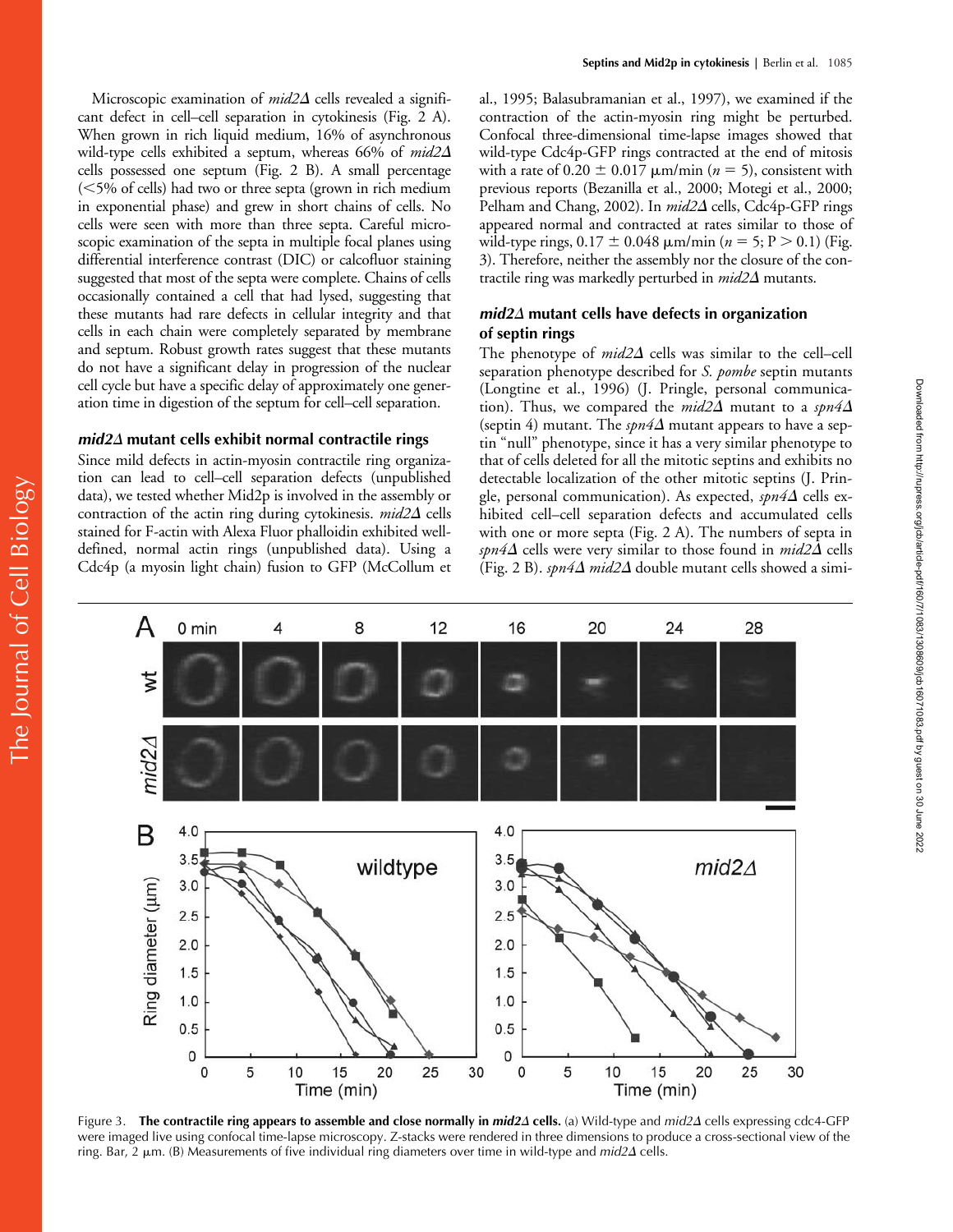

Figure 4. **Organization of septin rings is not maintained in** *mid2* **cells.** (A) Wild-type (FC937) and *mid2*- (FC881) cells expressing Spn4p-GFP were imaged for GFP fluorescence using confocal threedimensional time-lapse microscopy. Spn4p-GFP structures were rendered in three dimensions at each time point. Side (0°) and crosssectional (90°) views of the Spn4p-GFP medial structures are shown in wild-type (left) and *mid2* $\Delta$  (right) at representative time points. Note that in *mid2* $\Delta$  cells, Spn4p-GFP forms a single ring (0 min), an abnormal washer (3–13 min), and then a disc structure (24 min). Bar,  $2 \mu m$ . (B) *mid* $2\Delta$  cells expressing Spn4p-YFP (green) and the contractile ring marker Cdc12-CFP (red) were imaged on a wide field microscope and rendered in three dimensions. Spn4p-YFP is present on the membrane behind the contractile ring in a washer structure. (C) Summary of the distribution of septins in wild-type and mid2 $\Delta$  cells during contractile ring closure.

lar phenotype, suggesting that these proteins act in the same pathway (unpublished data).

Because of this similarity in phenotypes, we tested whether  $mid2\Delta$  cells may have defects in septin organization. We examined septin distribution in living wild-type and *mid2* cells expressing a Spn4p-GFP fusion construct using timelapse confocal microscopy. In wild-type cells, septins first appeared in anaphase as a collection of medial dots that were then incorporated into a single medial ring around the circumference of the cell (Fig. 4 A). This single ring then changed into a double ring structure that persisted throughout septation. At the end of septation, septins were present in discrete dots at the new cell ends. During interphase, cells sometimes exhibited small septin dots at the cell ends and also occasionally contained a single bright cytoplasmic motile dot or small ring shaped particle (unpublished data).

In *mid2* $\Delta$  cells, septin distribution was abnormal. As in wild-type cells, initially Spn4p-GFP localized to a single ring during anaphase (Fig. 4 A). However, at septation the septins did not stay only at the cell perimeter as double rings. Instead, they gradually appeared at the cleavage furrow in the interior of the cell, forming a double washer and then a double disc structure. The rate of invagination in the furrow was  $0.16 \mu m/min$ , the same rate as the rate of contraction of the contractile ring. Dual labeling of Spn4p-YFP and a contractile ring marker Cdc12p-CFP confirmed that the septins were present in the cleavage furrow behind the actomyosin ring (Fig. 4, B and C). In addition, during septation spn4-GFP was also slightly more spread out on the cell surface (Fig. 4 A). *mid2*- cells fixed and stained with anti-Spn4p antibody showed a similar abnormal septin distribution, although the fine structures were not well preserved in fixation (unpublished data). These results suggested that Mid2p has a specific role in maintaining the organization of septin rings during ring contraction.

# **Mid2p affects septin dynamics**

This abnormal localization of Spn4p-GFP in *mid2*∆ cells suggested that septins may be flowing from the septin rings into the cleavage furrow during ring closure. Alternatively, new septin proteins may be deposited at the membrane in the furrow during this process. To distinguish between these two possibilities, we investigated the dynamics of septin proteins using FRAP. Portions of Spn4p-GFP rings were photobleached, and the rates of recovery of Spn4p-GFP fluorescence were assayed. In *mid2<sup>+</sup>* cells, Spn4p-GFP in well established septin rings recovered relatively slowly with  $t_{1/2}$  = 350  $\pm$  136 s (range 168–532 s; *n* = 7) (Fig. 5; see Materials and methods), showing that Spn4p is relatively stable. In contrast, in *mid2∆* cells Spn4p-GFP fluorescence recovered over 30-fold more rapidly, with  $t_{1/2} = 10 \pm 4$  s (range 5–17 s;  $n = 6$ ) (Fig. 5) showing that Spn4p is rapidly exchanging in the ring. Similar FRAP rates were observed in  $mid2\Delta$  cells at all different stages of cleavage ( $n = 18$ ), showing that this large difference between wild-type and *mid2* cells was not due to cell cycle stage differences between the datasets. Since the rate of septin exchange is much faster than the rate of invagination, these dynamics show that Spn4p proteins in *mid2*∆ cells are not flowing in from the rings at the cell surface into the furrow but may be rapidly binding and exchanging with the invaginating membrane. Thus, Mid2p is required to stabilize septins.

# **Mid2p colocalizes with septins and is dependent on septins for localization**

Next, we tested whether Mid2p colocalizes with septins. We examined the localization of functional Mid2p-GFP or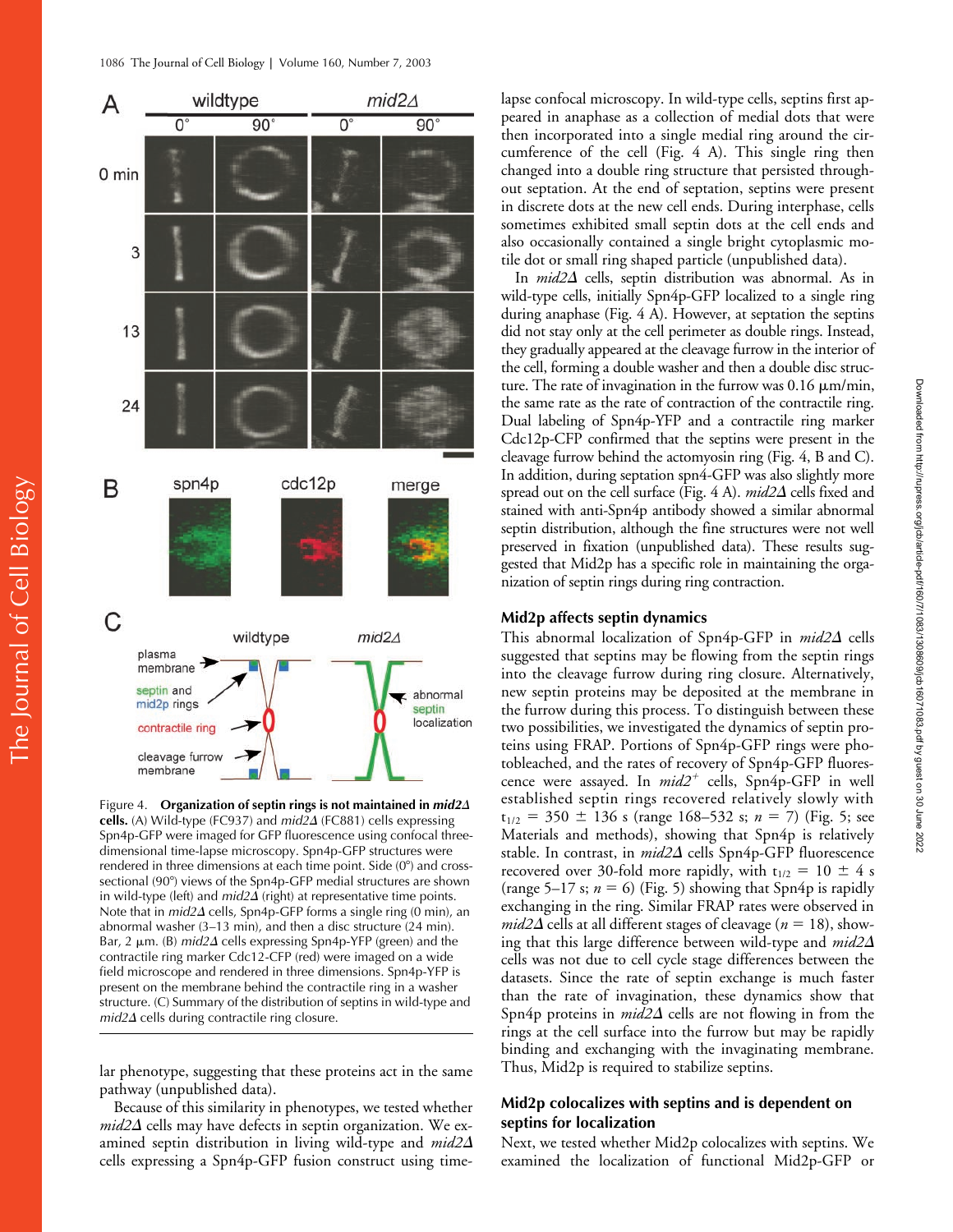

interphase. Bar,  $10 \mu m$ .

Mid2p-YFP fusions expressed from the chromosomal endogenous  $mid2^+$  promoter. Using dual labeling with Mid2p-YFP and Spn4p-CFP constructs, we found that Mid2p and Spn4p colocalized precisely in single and double rings during mitosis (Fig. 6). The two proteins colocalized even during interphase when they were sometimes localized in dots at the cell tip or in a single large cytoplasmic dot. 20% of mitotic or septating cells ( $n = 176$ ) had Spn4p-CFP present in a single ring but had no detectable Mid2p-YFP (Fig. 6, top). No cells were found with Mid2p-YFP present but Spn4p-CFP absent. Since the cells exhibiting rings of Spn4p without Mid2p were in the initial stages of septin ring localization, these results show that Spn4p may precede Mid2p localization at the septin ring.

Mid2p staining (left cell). (Middle) Cells during septation with double septin rings. (Bottom) Cells during cell–cell separation and during

We also tested the dependence of Mid2p localization on septins. In *spn4*∆ cells, Mid2p-GFP was not localized to any specific structure (Fig. 7 A). Western blot showed that Mid2p-GFP was still expressed in *spn4*∆ cells (unpublished data). As described above, septins initially localize normally in *mid2∆* cells. Thus, both the order of localization and localization dependence results suggest that septins first form a single medial ring and that Mid2p associates with the septin ring slightly later in the cell cycle.

# **The Mid2p PH domain is required for Mid2p function and localization**

We tested the function of the conserved COOH-terminal PH domain of Mid2p. *mid2 PH* $\Delta$  and *mid2 PH* $\Delta$ *-YFP* mutants were generated by introducing a kanMX or YFPkanMX cassette into the *mid2<sup>+</sup> coding region to produce* a COOH-terminal truncation. *mid2 PH*- cells had the same cell–cell separation phenotype as *mid2*- mutants (Fig. 7 B).







(A) Wild-type and *mid2* $\Delta$  cells expressing Spn4p-GFP were photobleached in the zones marked by white rectangles. Recovery of fluorescence intensity was assayed over time (as described in Materials and methods). Representative images are shown. Top panels show cells just before photobleaching. 0 s represents time immediately after photobleaching. (B) Graph of mean  $t_{1/2} \pm SD$  of Spn4p-GFP fluorescence recovery in seconds.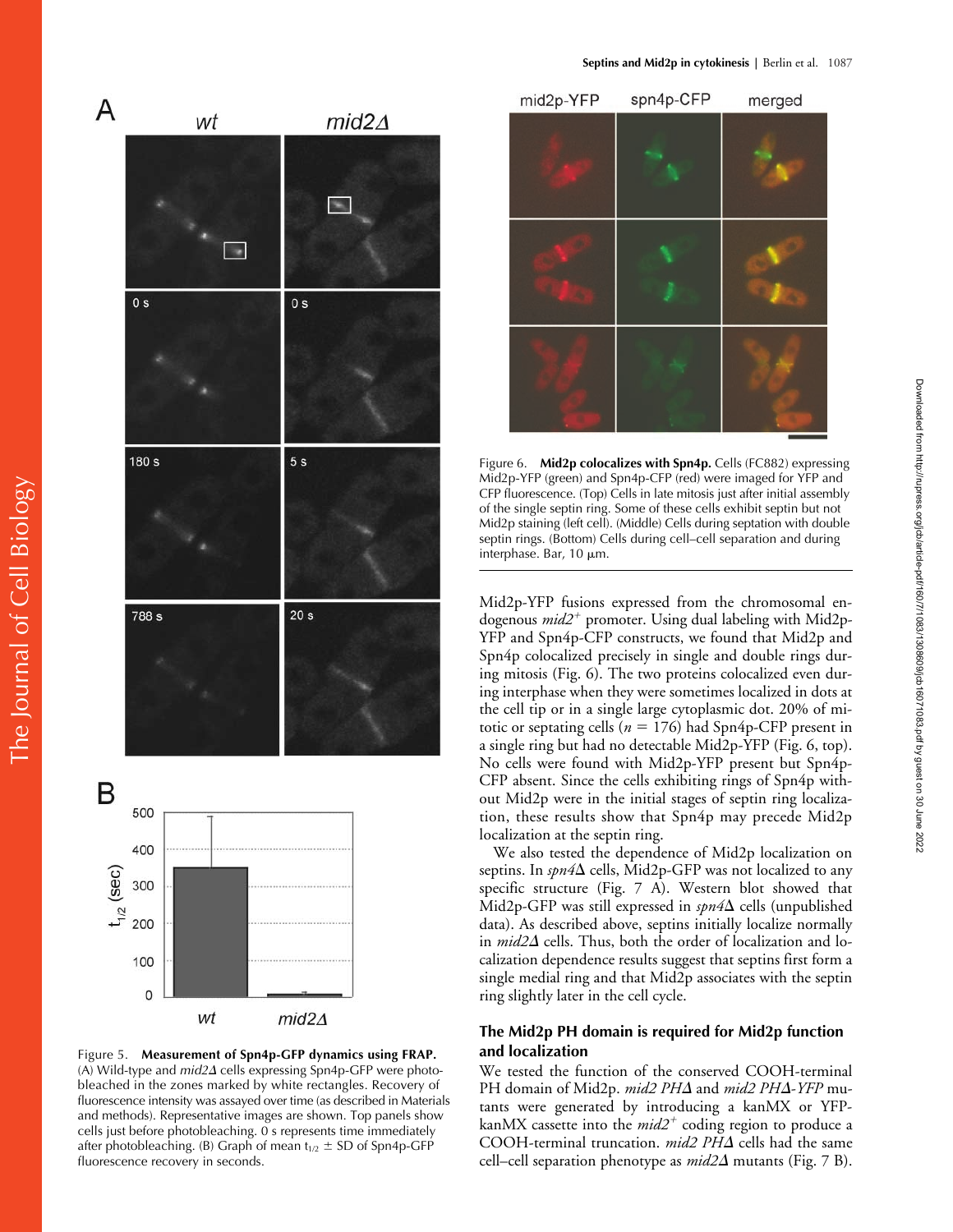

Figure 7. **Mid2p localization is dependent on septins and the Mid2p PH domain.** (A) *spn4∆* cells (FC492) expressing Mid2p-GFP were imaged for GFP fluorescence. Only background fluorescence is observed. (B) Cells expressing only Mid2p-PH $\Delta$  were imaged by DIC microscopy. (C) *mid2-YFP* and *mid2-PH*Δ-*YFP* cells were imaged for YFP fluorescence. Only background fluorescence is observed in the *mid2-PHΔ*–*YFP* cells. Bar, 10 μm.

*mid2 PH*--*YFP* cells exhibited only diffuse YFP fluorescence, showing that this truncated protein was not localized properly (Fig. 7 C). Western blotting confirmed that the  $\rm Mid2p\text{-}PH\Delta{\rm}-GFP$  protein was still expressed (unpublished data). Similar results were found with a *mid2 PH*-*-HA* strain where the mutant was tagged with a HA epitope tag (unpublished data). Thus, the PH domain is required for Mid2p function and localization.

# *mid2*<sup>+</sup> does not share overlapping functions with *mid1*<sup>+</sup>

Since Mid2p and Mid1p share significant amino acid similarity, we tested whether they may share overlapping functions. Wild-type, single *mid1* $\Delta$ , and *mid2* $\Delta$  mutants, and  $mid1\Delta mid2\Delta$  double mutants were assayed for growth and cell integrity at multiple temperatures on agar plates con-

taining phloxin, a red dye that stains dead cells. We also assayed for septum placement defects in cells grown in liquid cultures. In these assays, the phenotype of the *mid1*-*mid2* double mutant was not more severe than that of either single mutant (Fig. 8, A and B). Mid1p-GFP was properly localized as a medial broad band of dots at the cell surface and in a tight ring in *mid2* $\Delta$  mutant cells (Fig. 8 C) (Paoletti and Chang, 2000). Mid2p-GFP was properly localized in single or double rings in the *mid1*  $\Delta$  mutant (Fig. 8 D). Thus, together our data suggest that Mid1p and Mid2p do not have overlapping functions and act in different aspects of cytokinesis.

# **Discussion**

# **Mid2p stabilizes the septin ring**

Here, we identified Mid2p, a protein necessary for efficient cell–cell separation during cytokinesis in fission yeast. Common phenotypes suggest that Mid2p and septins share a common function. Mid2p localizes to the cell division site after septins have been deposited and requires septins for localization. Although Mid2p is not required for the initial formation of the septin ring, it functions to maintain the integrity and stability of the septin rings during contractile ring closure. The PH domain of Mid2p, which may function as a membrane anchor or as a septin interaction domain, is required for the function and localization of the protein. These observations suggest that Mid2p functions primarily to organize septin rings at the plasma membrane and is required for proper septin function in cell–cell separation.

Septins are filament-forming proteins. In vitro, septins assemble into 10-nm filaments (Field et al., 1996; Frazier et al., 1998; Mendoza et al., 2002). In budding yeast, septins appear to be components of the bud neck filaments, although in other organisms analogous septin filaments in vivo have not yet been reported. Little is known about how septin filaments may be regulated by other protein factors, such as factors that promote polymerization, depolymerization, or filament bundling, or affect GTP hydrolysis or exchange. Here we show that in contrast to the contractile ring proteins actin, cdc4p, cdc8p, and myo2p which exchange rapidly (mean  $t_{1/2}$  < 1 min) (Pelham and Chang, 2002; Wong et al., 2002), septins form relatively stable structures in the ring (mean  $t_{1/2} = 7$  min). We speculate that Mid2p promotes the assembly and/or the stabilization of septin filaments. The abnormally rapid dynamics of septins in *mid2* cells may arise from unassembled septin proteins that exchange with binding sites at the membrane of the cleavage furrow. Expression of a nondegradable form of the Mid2p protein has been shown to stabilize septin rings so that they persist into the next cell cycle (K. Gould, personal communication), suggesting that Mid2p can prevent the disassembly of the septin ring at cell division. To our knowledge, our study presents one of the first in vivo analyses of septin dynamics using FRAP identifying a protein required specifically for septin stability.

Although other septin-interacting proteins have not been well characterized yet in *S. pombe*, a number of proteins have been identified that regulate septins in budding yeast.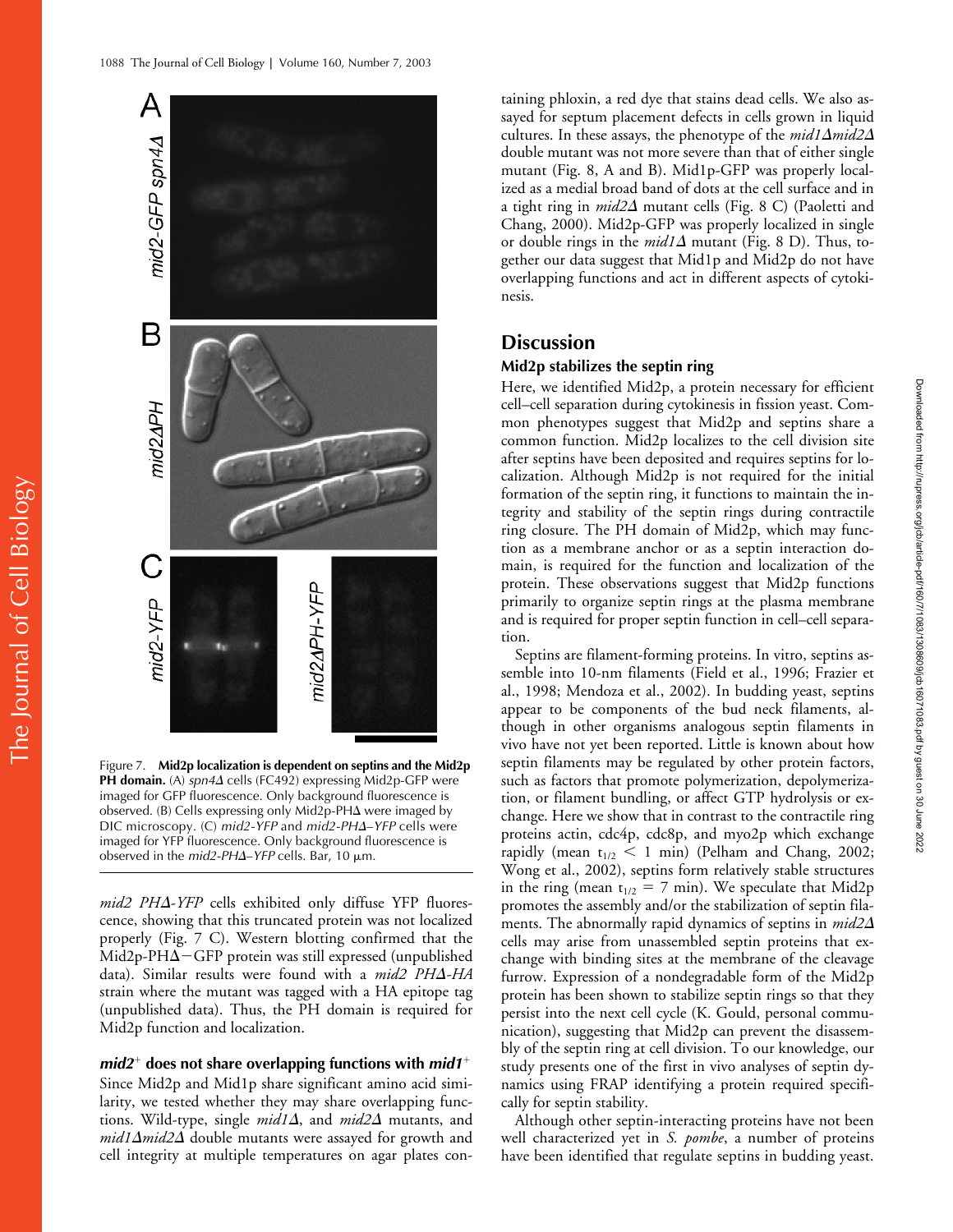

Figure 8. *mid1* **and** *mid2* **do not show genetic interactions.** (A) Wild-type,  $mid1\Delta$ ,  $mid2\Delta$ , and  $mid1\Delta mid2\Delta$  strains were assayed for growth rates and cellular integrity at 30 and 36°C by growth on agar plates containing phloxin, a dye that stains dead cells. Three independent  $mid1\Delta$ *mid2* $\Delta$  strains are represented in the bottom three streaks of each plate. (B) Cells grown in liquid cultures were stained with Calcofluor to visualize septa. (C) Localization of Mid1p-GFP in mid2 $\Delta$  cells and localization of Mid2p-GFP in *mid1*∆ cells.

The GTPase Cdc42p is likely to be a central regulator of septin ring assembly in budding yeast (Gladfelter et al., 2002). Mutants of budding yeast Gin4p, a protein kinase that may directly interact with septins, have septin "bars" rather than rings (Longtine et al., 1998, 2000). *elm1* and specific *cdc42* mutant alleles display misplacement of septin rings (Bouquin et al., 2000; Gladfelter et al., 2002). Septins have been found to be conjugated with the ubiquitinrelated protein SUMO and interact with components of the sumoylation machinery, such as the E3-like factor Siz1p (Johnson and Blobel, 1999; Takahashi et al., 1999; Johnson and Gupta, 2001).

# **Mid2p and septin function in** *S. pombe*

Septins have been implicated in cytokinesis in several organisms. In budding yeast, septins are essential for cytokinesis and for other important functions such as regulation of the cell cycle and cell shape (Gladfelter et al., 2001). Surprisingly, septin mutants in fission yeast have a much milder phenotype in which many aspects of cytokinesis such as actomyosin ring assembly and contraction and septation are apparently normal, and only the final step in cell–cell separation is delayed for about a generation time (2–3 h). This step in cytokinesis may involve the deposition or activation of factors at the septum that degrade the primary septum, allowing for cell sepa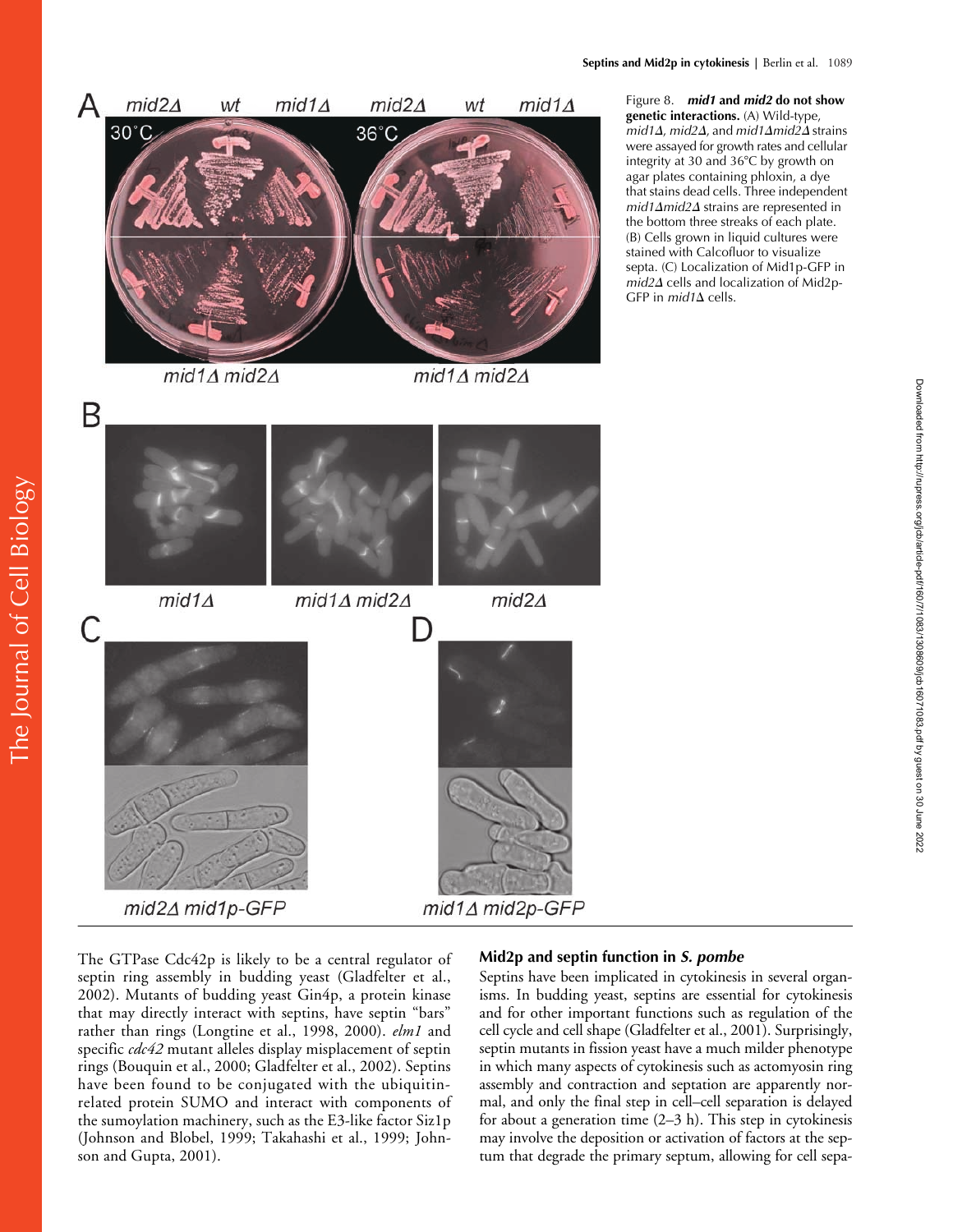ration. What may be the functions of septins in cytokinesis in *S. pombe*? Other mutants with a similar cell–cell separation phenotype include mutants in the exocyst complex (*sec6*, *sec8*, *sec10*, and *exo70*), calcineurin (*ppb1*), a MAPK (*pmk1*), a MAPK phosphatase (*pmp1*), and a forkhead transcription factor (*sep1*) (Sipiczki et al., 1993; Yoshida et al., 1994; Toda et al., 1996; Ribar et al., 1997; Sugiura et al., 1998; Wang et al., 2002). Possible effects of these gene products on Mid2p and septins remain to be determined. In other organisms, septins interact with the exocytosis machinery, such as exocyst components or syntaxins (Hsu et al., 1998; Beites et al., 1999; Kartmann and Roth, 2001). Thus, septins and Mid2p may be required for proper exocytosis of a septum digestive enzyme to the septum.

Septins are still able to localize normally to medial plasma membrane even in the absence of Mid2p. This distribution suggests that there are septin-binding sites in this region. Filipin staining shows that an oxysterol-rich membrane domain is established in a medial band starting in anaphase, and then in the region of the cleavage furrow during cytokinesis (unpublished data). Formation of this membrane domain is independent of septins and Mid2p (unpublished data). Since septins may bind directly to phospholipids (Zhang et al., 1999), they may initially recognize and bind to this membrane domain before cleavage. One function of Mid2p may be to stabilize septins so that they stay in rings at the cell surface and do not associate with the rest of the membrane domain in the interior of the cleavage furrow.

# **New family of cytokinesis proteins**

Mid2p has significant similarity to several other proteins involved in cytokinesis and/or septin association: *S. pombe* Mid1p, *S. cerevisiae* Bud4, and *C. albicans* Int1 (Gale et al., 1996; Sanders and Herskowitz, 1996; Sohrmann et al., 1996). These proteins begin to define a new family of cytokinesis proteins. All share a very COOH-terminal PH domain and have additional areas of similarity at the COOH terminus. Mid1p is a protein involved in the positioning of the actomyosin contractile ring, since *mid1* mutants form rings in random locations at the cell surface. No association between Mid1p and septins have been noted. Genetic tests did not reveal any overlapping functions between Mid1p and Mid2p. Rather, Mid1p and Mid2p may function independently at two different parts of the cell cycle: Mid1p acts in early mitosis to organize and position the actomyosin ring, whereas Mid2p acts in late mitosis to organize the septin rings.

Bud4p and Int1p influence the placement of the cell division site and also appear to associate with the septins. Budding yeast Bud4p is located at the septin rings at the bud neck and functions in positioning the future bud site at a site adjacent to the septin ring from the previous cell cycle (Sanders and Herskowitz, 1996). Although septin rings appear normal in *bud4* mutants, Bud4p does not appear to be involved in organizing the septin structure but may use septins as a means for localization. *C. albicans* Int1p is required for hyphal formation, adherence, and pathogenesis (Gale et al., 1998). Overexpression of Int1p in budding yeast causes reorganization of the septins into spiral-like structures, and Int1p coimmunoprecipitates with budding yeast septins

(Gale et al., 2001). In *Candida*, Int1p colocalizes with a septin ring distal to the germ tube neck and is required for bud site selection.

The functional metazoan homologues of these proteins may be anillins, contractile ring proteins identified in flies, *Xenopus,* and human (Field and Alberts, 1995; Oegema et al., 2000). Anillins also have a COOH-terminal PH domain, but the amino acid similarity outside of the PH domain to the fungal proteins is low. Recent in vivo and in vitro results show that anillin may function directly to link septins to actin bundles (Oegema et al., 2000; Kinoshita et al., 2002). The COOH-terminal region of anillin that encompasses the PH domain is required for this septin recruitment activity and for its localization to the cleavage furrow. Thus, the COOH-terminal portion of all these proteins, including Mid2p, may share a common function in septin interaction. Since anillin associates with both actin and septins, its function may encompass both the roles of Mid1p and Mid2p. Additional proteins related to anillin are also encoded in the genomes of *Drosophila*, *Caenorhabditis elegans*, human, and mice, suggesting the possibility that these proteins have diverse or additional molecular functions (Oegema et al., 2000). Therefore, these fungal and metazoan proteins may serve conserved functions in cytokinesis as important organizers of cleavage furrow components.

# **Materials and methods**

## **Yeast genetic, biochemical, and cell biological methods**

*S. pombe* strains used in this study are listed in Table I. Standard methods for *S. pombe* media, genetic manipulations, immunofluorescence, and staining are described at http://www.bio.uva.nl/pombe/handbook/. Construction of *mid2Δ, mid2p-GFP, mid2p-YFP, mid2p-HA, spn4-CFP, and cdc12-CFP* strains was performed using a PCR-based approach using kanMX-based templates and 100-mer oligos with 80-bp homologies to the targeted gene (Bahler et al., 1998b; Glynn et al., 2001) (Yeast Resource Center). *spn4* $\Delta$ *::kanMX* and *spn4-GFP* strains were gifts from J. Pringle (University of North Carolina, Chapell Hill, NC) and were constructed using a similar approach. For generation of *mid2*-, initial deletions were made in diploid strains, and then heterozygous diploids were sporulated to produce viable *mid2∆* haploid spores. Subsequent deletions and insertions were performed in haploid strains. Deletion and insertion strains were confirmed by PCR to check proper insertion at the locus.

#### **Microscopy**

Microscopy was performed using wide field or spinning disk confocal light microscopy (Pelham and Chang, 2002) using Open Lab 2 (Improvision) software for image acquisition and analysis. For three-dimensional confocal images of contractile or septin rings, cells were grown in log phase cultures (diluted from overnight cultures 3 h before imaging), pelleted, placed onto agarose pads (Tran et al., 2001), and imaged in 17 image planes 0.5 m apart every 4 min. Images were reconstructed in three dimensions using a three-dimensional module with linear interpolation for addition of 1 plane between each slice. FRAP studies were performed on a Zeiss LSM510 two-photon scanning confocal and analyzed using Zeiss LSM software (Carl Zeiss MicroImaging, Inc.) as described (Pelham and Chang, 2002). Fluorescence intensities were normalized to a control unbleached ring in the same field to account for photobleaching from image acquisition after the initial photobleach. Alexa phalloidin staining was performed as described (Pelham and Chang, 2001). Spn4p immunofluorescence was performed on methanol-fixed cells with anti-Spn4p antibody (a gift from J. Pringle, University of North Carolina, Chapel Hill, NC) as described in http://www.bio.uva.nl/pombe/handbook/.

## **Western analysis**

Western blotting was performed with yeast extracts prepared using a mortar and pestle method (Glynn et al., 2001). Anti-GFP antibodies (from J. Kahana and P. Silver, Harvard Medical School, Boston, MA, or K. Sawin,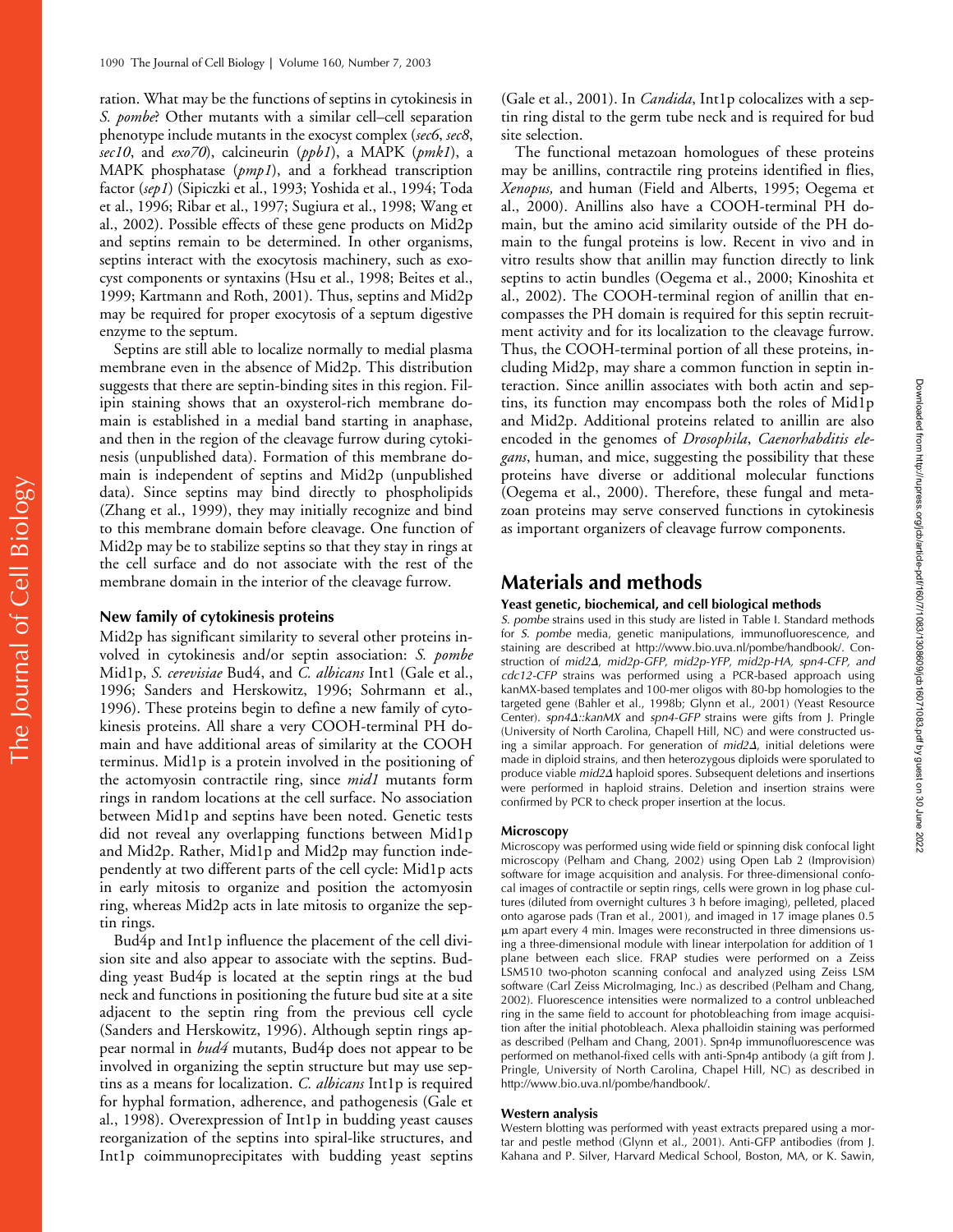#### Table I. *S. pombe* **strains used in this study**

| <b>Strain</b> | Genotype                                                                       | Source     |
|---------------|--------------------------------------------------------------------------------|------------|
| FC881         | $h^-$ mid $2\Delta$ :: $\text{kanMX6}$ ade6 leu1-32 ura4-D18                   | This work  |
| FC937         | $h^-$ ade6 leu1-32 ura4-D18                                                    | This work  |
| FC866         | $h^-$ spn4-GFP-kanMX6                                                          | J. Pringle |
| FC867         | $h^-$ spn4 $\Delta$ :: $k$ anMX6 leu1-32 ura4-D18                              | J. Pringle |
| FC940         | $h^-$ mid $2\Delta$ :: $\text{kanMX6}$ spn4-GFP- $\text{kanMX6}$               | This work  |
| FC941         | $h+$ mid2-GFP-kanMX6 ade6 leu1-32 ura4-D18                                     | This work  |
| <b>FC880</b>  | $h+$ mid2-YFP-kanMX6 ade6 leu1-32 ura4-D18                                     | This work  |
| FC882         | $h+$ mid2-YFP-kanMX6 spn4-CFP-kanMX leu-32                                     | This work  |
| FC942         | $h^-$ mid2-GFP-kanMX6 spn4 $\Delta$ ::kanMX6 ade6 ura4-D18                     | This work  |
| FC943         | $h^-$ mid2 PH $\Delta$ -YFP-kanMX6 ade6 leu1-32 ura4-D18                       | This work  |
| FC944         | $h^-$ mid2 PH $\Delta$ -kanMX6 ade6 leu1-32 ura4-D18                           | This work  |
| FC936         | $h+$ mid2 PH $\Delta$ -HA-kanMX6 ade6 leu1-32 ura4-D18                         | This work  |
| FC945         | $h^-$ mid2 PH $\Delta$ -HA-kanMX6 spn4 $\Delta$ ::kanMX6 ade6 leu1-32 ura4-D18 | This work  |

University of Edinburgh, Edinburgh, UK) were used at a 1:1,000 dilution. Anti-HA antibodies (Covance) were used at a 1:1,000 dilution.

We are especially grateful to J. Pringle for his generous gifts of *S. pombe* septin reagents, communication of work on *S. pombe* septins prior to publication, and critical reading of the manuscript. We thank R. Lustig and other members of the Chang laboratory for discussion, C. Field and K. Gould for communication of their work prior to publication, and T. Swayne of the Optical Imaging Facility of the Herbert Irving Cancer Center for use of the scanning confocal for FRAP studies.

This work was supported by a Research Project grant from the American Cancer Society.

Submitted: 2 December 2002 Revised: 7 February 2003 Accepted: 7 February 2003

# **References**

- Adam, J.C., J.R. Pringle, and M. Peifer. 2000. Evidence for functional differentiation among *Drosophila* septins in cytokinesis and cellularization. *Mol. Biol. Cell.* 11:3123–3135.
- Altschul, S.F., W. Gish, W. Miller, E.W. Myers, and D.J. Lipman. 1990. Basic local alignment search tool. *J. Mol. Biol.* 215:403–410.
- Bahler, J., A.B. Steever, S. Wheatley, Y. Wang, J.R. Pringle, K.L. Gould, and D. McCollum. 1998a. Role of polo kinase and Mid1p in determining the site of cell division in fission yeast. *J. Cell Biol.* 143:1603–1616.
- Bahler, J., J.Q. Wu, M.S. Longtine, N.G. Shah, A. McKenzie, A.B. Steever, A. Wach, P. Philippsen, and J.R. Pringle. 1998b. Heterologous modules for efficient and versatile PCR-based gene targeting in *Schizosaccharomyces pombe. Yeast.* 14:943–951.
- Balasubramanian, M.K., D. McCollum, and K.L. Gould. 1997. Cytokinesis in fission yeast *Schizosaccharomyces pombe*. *Methods Enzymol.* 283:494–506.
- Beites, C.L., H. Xie, R. Bowser, and W.S. Trimble. 1999. The septin CDCrel-1 binds syntaxin and inhibits exocytosis. *Nat. Neurosci.* 2:434–439.
- Bezanilla, M., J.M. Wilson, and T.D. Pollard. 2000. Fission yeast myosin-II isoforms assemble into contractile rings at distinct times during mitosis. *Curr. Biol.* 10:397–400.
- Bouquin, N., Y. Barral, R. Courbeyrette, M. Blondel, M. Snyder, and C. Mann. 2000. Regulation of cytokinesis by the Elm1 protein kinase in *Saccharomyces cerevisiae. J. Cell Sci.* 113:1435–1445.
- Byers, B., and L. Goetsch. 1976. A highly ordered ring of membrane-associated filaments in budding yeast. *J. Cell Biol.* 69:717–721.
- Chant, J. 1996. Septin scaffolds and cleavage planes in *Saccharomyces*. *Cell.* 84: 187–190.
- Field, C.M., and B.M. Alberts. 1995. Anillin, a contractile ring protein that cycles from the nucleus to the cell cortex. *J. Cell Biol.* 131:165–178.
- Field, C.M., and D. Kellogg. 1999. Septins: cytoskeletal polymers or signalling GTPases? *Trends Cell Biol.* 9:387–394.
- Field, C.M., O. al-Awar, J. Rosenblatt, M.L. Wong, B. Alberts, and T.J. Mitchison. 1996. A purified *Drosophila* septin complex forms filaments and exhibits GTPase activity. *J. Cell Biol.* 133:605–616.
- Frazier, J.A., M.L. Wong, M.S. Longtine, J.R. Pringle, M. Mann, T.J. Mitchison, and C. Field. 1998. Polymerization of purified yeast septins: evidence that organized filament arrays may not be required for septin function. *J. Cell Biol.* 143:737–749.
- Gale, C., D. Finkel, N. Tao, M. Meinke, M. McClellan, J. Olson, K. Kendrick, and M. Hostetter. 1996. Cloning and expression of a gene encoding an integrinlike protein in *Candida albicans*. *Proc. Natl. Acad. Sci. USA.* 93:357–361.
- Gale, C.A., C.M. Bendel, M. McClellan, M. Hauser, J.M. Becker, J. Berman, and M.K. Hostetter. 1998. Linkage of adhesion, filamentous growth, and virulence in *Candida albicans* to a single gene, INT1. *Science.* 279:1355–1358.
- Gale, C., M. Gerami-Nejad, M. McClellan, S. Vandoninck, M. Longtine, and J. Berman. 2001. *Candida albicans* Int1p interacts with the septin ring in yeast and hyphal cells. *Mol. Biol. Cell.* 12:3538–3549.
- Gladfelter, A.S., J.R. Pringle, and D.J. Lew. 2001. The septin cortex at the yeast mother-bud neck. *Curr. Opin. Microbiol.* 4:681–689.
- Gladfelter, A.S., I. Bose, T.R. Zyla, E.S. Bardes, and D.J. Lew. 2002. Septin ring assembly involves cycles of GTP loading and hydrolysis by Cdc42p. *J. Cell Biol.* 156:315–326.
- Glynn, J.M., R.J. Lustig, A. Berlin, and F. Chang. 2001. Role of bud6p and tea1p in the interaction between actin and microtubules for the establishment of cell polarity in fission yeast. *Curr. Biol.* 11:836–845.
- Hsu, S.C., C.D. Hazuka, R. Roth, D.L. Foletti, J. Heuser, and R.H. Scheller. 1998. Subunit composition, protein interactions, and structures of the mammalian brain sec6/8 complex and septin filaments. *Neuron.* 20:1111–1122.
- Johnson, E.S., and G. Blobel. 1999. Cell cycle–regulated attachment of the ubiquitin-related protein SUMO to the yeast septins. *J. Cell Biol.* 147:981–994.
- Johnson, E.S., and A.A. Gupta. 2001. An E3-like factor that promotes SUMO conjugation to the yeast septins. *Cell.* 106:735–744.
- Kartmann, B., and D. Roth. 2001. Novel roles for mammalian septins: from vesicle trafficking to oncogenesis. *J. Cell Sci.* 114:839–844.
- Kinoshita, M., C.M. Field, M.L. Coughlin, A.F. Straight, and T.J. Mitchison. 2002. Self- and actin-templated assembly of mammalian septins. *Dev. Cell.* 3:791–802.
- Longtine, M.S., D.J. DeMarini, M.L. Valencik, O.S. Al-Alwar, H. Fares, C. De Virgilio, and J.R. Pringle. 1996. The septins: roles in cytokinesis and other processes. *Curr. Opin. Cell Biol.* 8:106–119.
- Longtine, M.S., H. Fares, and J.R. Pringle. 1998. Role of the yeast Gin4p protein kinase in septin assembly and the relationship between septin assembly and septin function. *J. Cell Biol.* 143:719–736.
- Longtine, M.S., C.L. Theesfeld, J.N. McMillan, E. Weaver, J.R. Pringle, and D.J. Lew. 2000. Septin-dependent assembly of a cell cycle-regulatory module in *Saccharomyces cerevisiae*. *Mol. Cell. Biol.* 20:4049–4061.
- McCollum, D., and K.L. Gould. 2001. Timing is everything: regulation of mitotic exit and cytokinesis by the MEN and SIN. *Trends Cell Biol.* 11:89–95.
- McCollum, D., M. Balasubramanian, and K. Gould. 1995. *Schizosaccharomyces* pombe cdc4+ gene encodes a novel EF-hand protein essential for cytokinesis. *J. Cell Biol.* 130:651–660.
- Mendoza, M., A.A. Hyman, and M. Glotzer. 2002. GTP binding induces filament assembly of a recombinant septin. *Curr. Biol.* 12:1858–1863.
- Motegi, F., K. Nakano, and I. Mabuchi. 2000. Molecular mechanism of myosin-II assembly at the division site in *Schizosaccharomyces pombe. J. Cell Sci.* 113: 1813–1825.